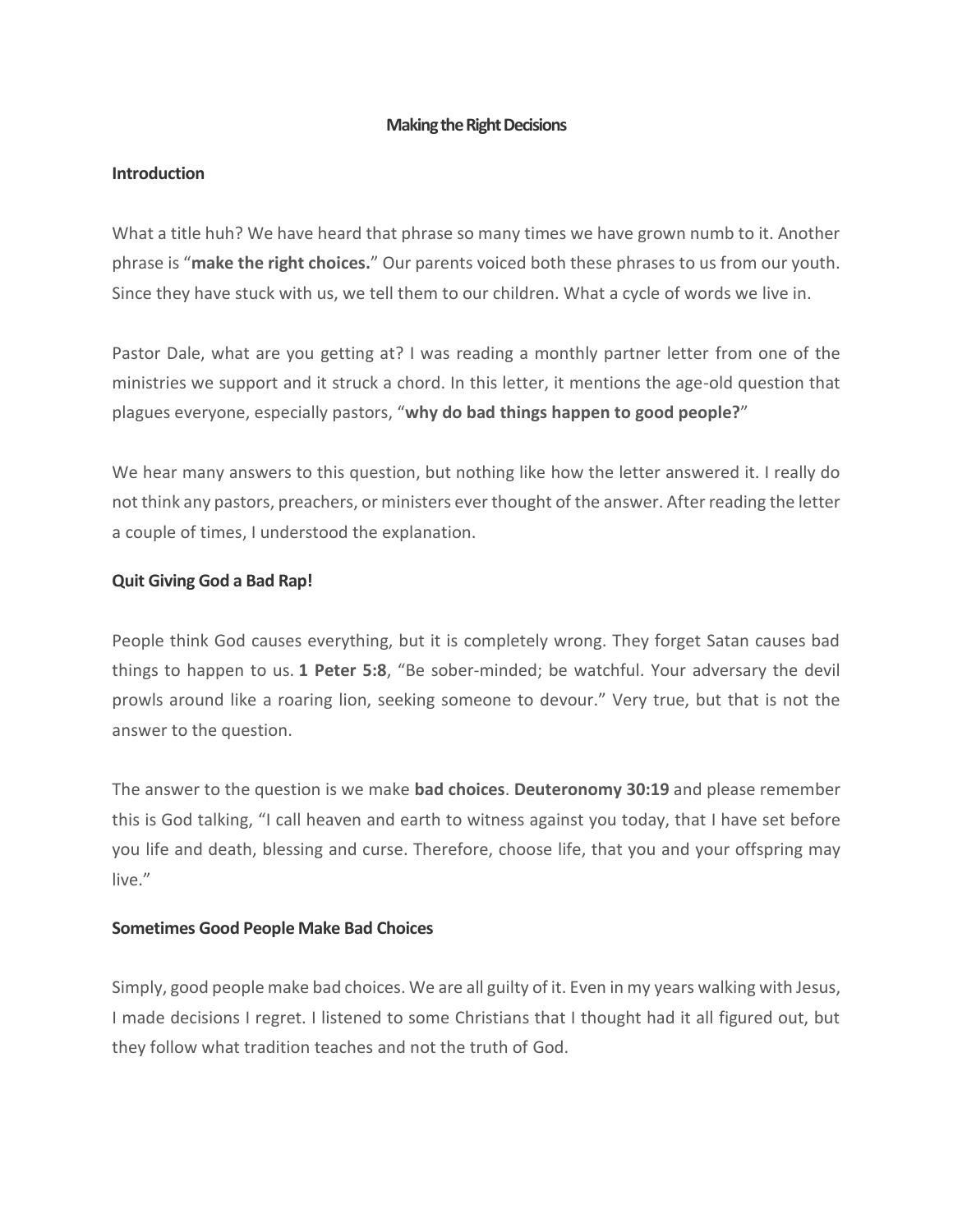My hard-living left because God showed me a better way and I made the choice the follow God's way. My anger fits took a little longer. God showed me how to channel my anger to wage war on Satan, to preach, and bring others to Christ.

An example of good people making bad choices is what Israel did after becoming free after 430 years in Egyptian bondage. They made some poor choices and their journey in the wilderness was prolonged from 11 days to 40 years. Read the entire book of Numbers that records the entire 40 years of wandering in Sinai before Joshua took them over to Israel.

**Proverbs 1:28-29**, "Then they will call upon me but I will not answer; they will seek me diligently but will not find me. Because they hated knowledge and did not choose the fear of the Lord." Again, simply, they **CHOOSE NOT TO COME OR LISTEN TO GOD!**

Jesus verified Proverbs 1:28-29 in Matthew 22:1-14, The Parable of the Wedding Feast. Take a good look at **verses 2-3**, which shows the key, "The kingdom of heaven may be compared to a king who gave a wedding feast for his son and sent his servants to call those who were invited to the wedding feast, but they would not come." These two verses says it all. **HOW CAN GOD BLESS YOU WHEN YOU CHOOSE NOT TO COME!**

## **Example of a Bad Choice**

God called me to pastoral ministry in 2005 and I chose not to listen. He had my mentor ready to receive me and I just did not listen until 2006 after my father went to be with Jesus. In 2011, God told me that my mentoring is complete, but I need a formal education. It was not until 2015 when I finally chose to listen and obtain my Bachelor's and Master's degrees. If I would have listened to God in the first place, I would have received His blessing much sooner.

I can go on and on about making bad choices or decisions and I am sure you can too. Just because a Christian makes a bad choice or decision, God is not going to forsake them, and not remove them from His grace. It does not work like that at all. Salvation is a gift from God that in no way can you give it back to Him. It was provided for **EVERYONE**, not because of what you ever did, but because of what Jesus did on the cross.

## **Conclusion**